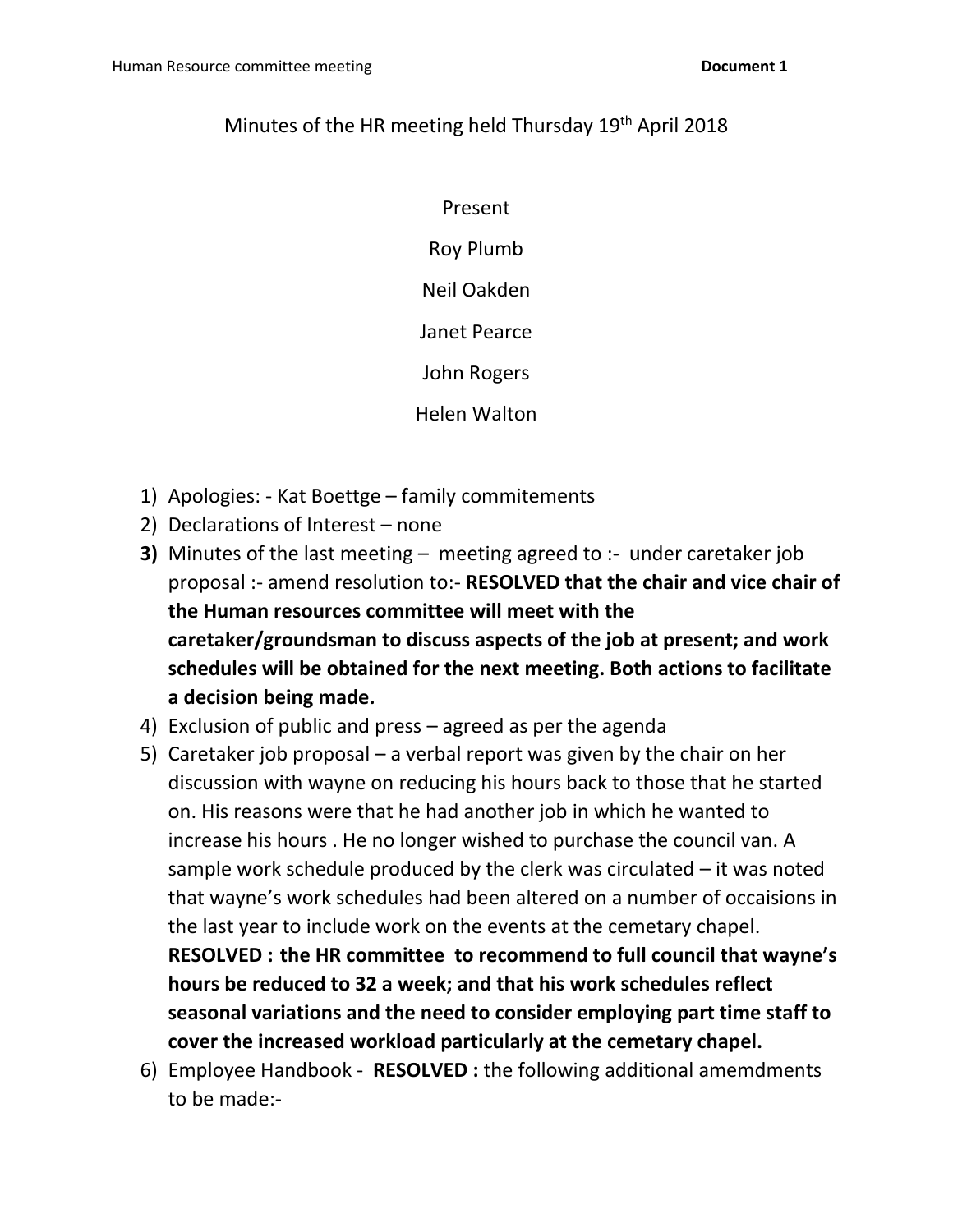- i) Page 3) para 3 to end 'refer to line manager'
- ii) Page 6 A) 1) c) to end 'raise with your line manager'
- iii) Page 6) B) 3) delete sentence that starts 'This will ensure that …..'
- iv) Page 6) B) 4) add the word 'late' between the words 'arrive' and 'for'
- v) Page 15) K) para 1 delete 2<sup>nd</sup> half of 2<sup>nd</sup> sentence starting with 'unless' and finishing with 'officer'
- 7) Employee Increment discussion :- It was noted that HR members were not aware of what council employees were paid as their salary payments were always deleted on finance statements that were received. They therefore felt unable to make an informed decision on this item, and it was reffered back to full council. **RESOLVED: that staff salaries be requested from the clerk - to be considered in conjunction with current staff contracts and the new staff contracts proposed by Peninsula. These new contracts to include a job description.**
- 8) Employee correspondence :- discussion around an email sent by a Cllr to the HR committee about members of staff and other councillors – this discussion following on from the 'duty of care and respect' debate from the previous meeting. A 'mediation' type meeting was suggested between all parties to discuss the issues involved. Is was considered to be counterproductive at this stage – as it would only make matters worse. A long discussion took place as to what **would** work. and to this end: **RESOLVED:- Any meeting between councillors and staff would be put on hold while council policies and proceedures are put into place – by HR in conjunction with Peninsula.**

It was felt important that we were able to prove - both to ourselves in HR, and to other members of the council that our staff were working on our behalf diligently and to the best of their ability; and that this proof would provide our staff with the best possible defence against any allegations made against them. The clerk has already offered to show councilors how the office deals with their workload on a daily basis. To this end :-